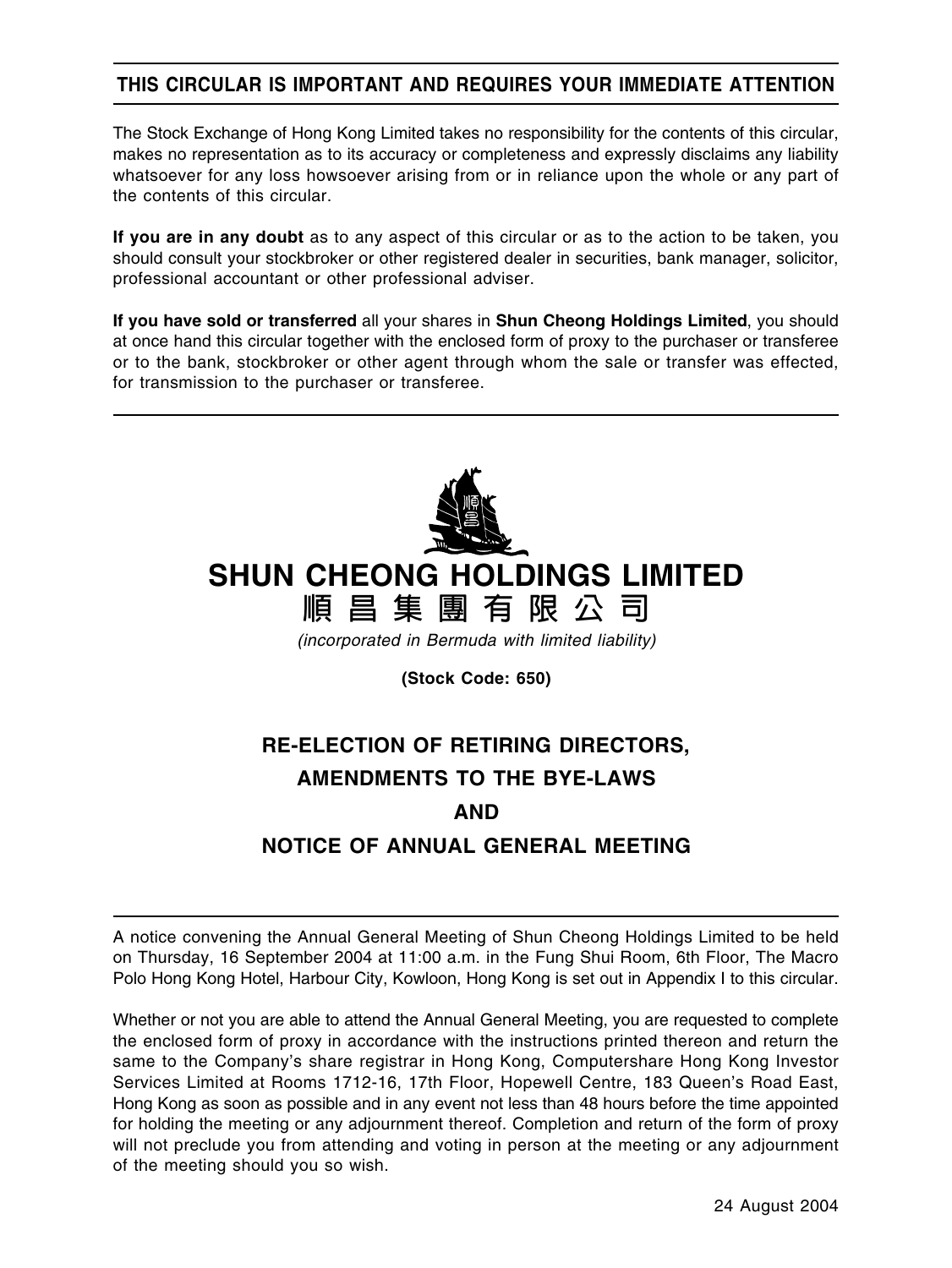## **CONTENTS**

## *Page*

| Letter from the Board |                |
|-----------------------|----------------|
|                       | $\overline{2}$ |
|                       | 3              |
|                       | 3              |
|                       | $\overline{4}$ |
|                       | $\overline{4}$ |
|                       | 5              |
|                       |                |
|                       |                |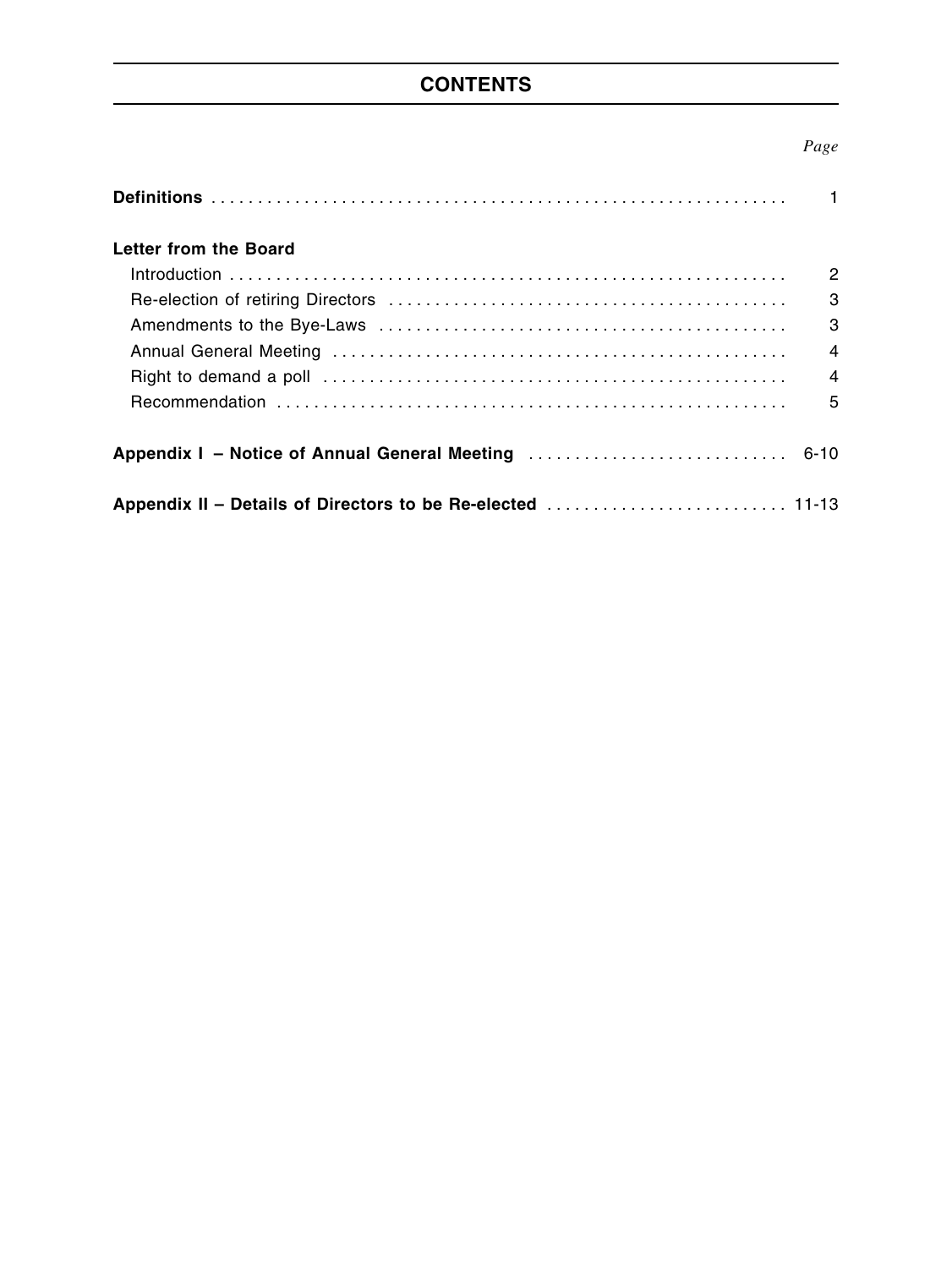In this circular, unless the context requires otherwise, the following expressions have the following meanings:

| "Annual General Meeting"  | the annual general meeting of the Company to be held on<br>Thursday, 16 September 2004 at 11:00 a.m. in the Fung<br>Shui Room, 6th Floor, The Marco Polo Hong Kong Hotel,<br>Harbour City, Kowloon, Hong Kong and notice of which is<br>set out in the Appendix I to this circular |
|---------------------------|------------------------------------------------------------------------------------------------------------------------------------------------------------------------------------------------------------------------------------------------------------------------------------|
| "Board"                   | the board of Directors                                                                                                                                                                                                                                                             |
| "Bye-Laws"                | the bye-laws of the Company                                                                                                                                                                                                                                                        |
| "Company"                 | Shun Cheong Holdings Limited, an exempted company<br>incorporated in Bermuda with limited liability and registered<br>in Hong Kong under Part XI of the Companies Ordinance,<br>the shares of which are listed on the Stock Exchange                                               |
| "Directors"               | the director(s) of the Company                                                                                                                                                                                                                                                     |
| "Hong Kong"               | the Hong Kong Special Administrative Region of the People's<br>Republic of China                                                                                                                                                                                                   |
| "Latest Practicable Date" | 20 August 2004, being the latest practicable date prior to<br>the printing of this circular for ascertaining certain information<br>contained in this circular                                                                                                                     |
| "Listing Rules"           | the Rules Governing the Listing of Securities on The Stock<br>Exchange of Hong Kong Limited                                                                                                                                                                                        |
| "SFO"                     | the Securities and Futures Ordinance (Chapter 571 of the<br>Laws of Hong Kong)                                                                                                                                                                                                     |
| "Shareholder(s)"          | the holder(s) of Share(s)                                                                                                                                                                                                                                                          |
| "Share(s)"                | share(s) of HK\$0.1 each in the issued share capital of the<br>Company                                                                                                                                                                                                             |
| "Stock Exchange"          | The Stock Exchange of Hong Kong Limited                                                                                                                                                                                                                                            |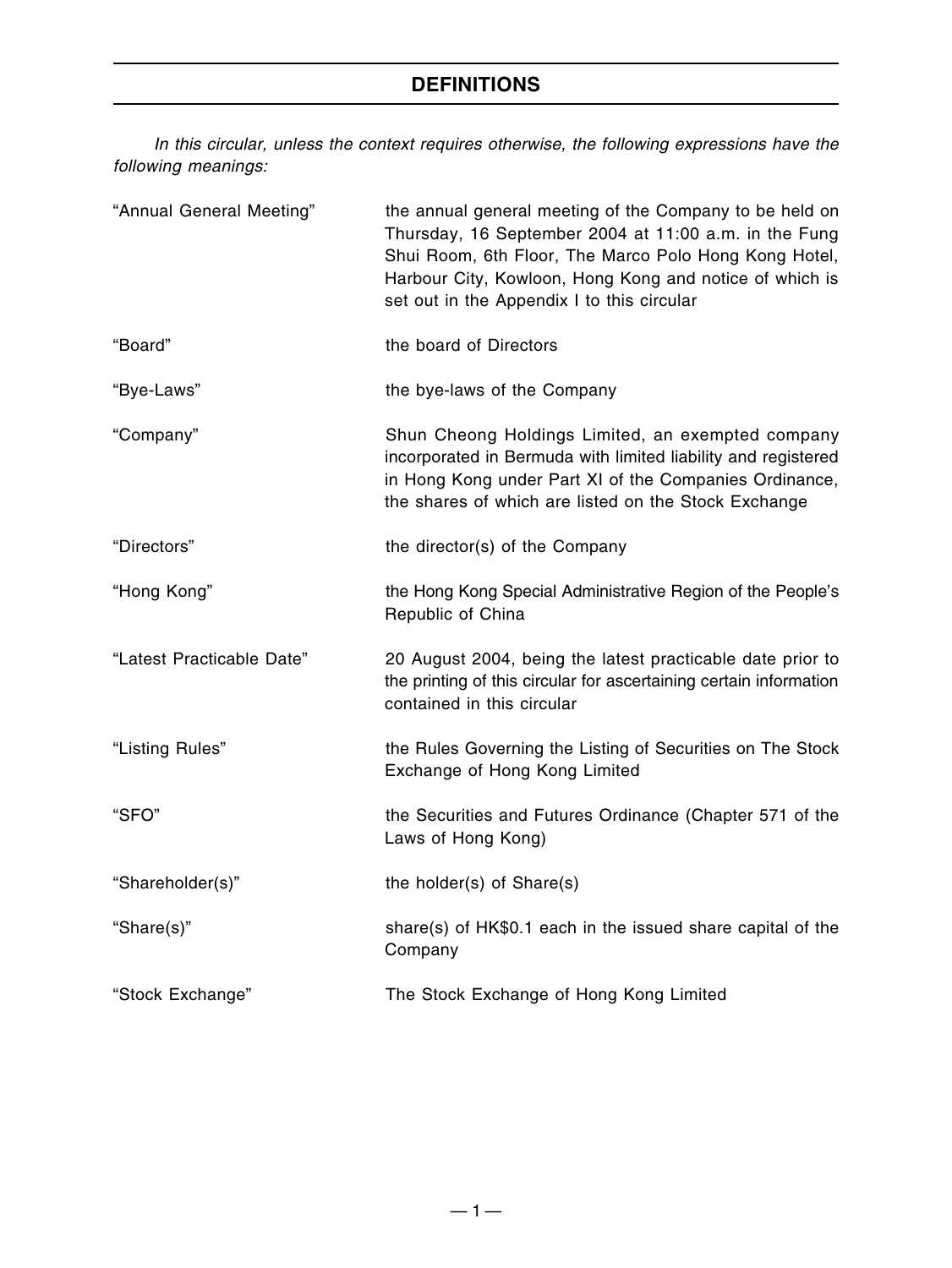## **LETTER FROM THE BOARD**



**SHUN CHEONG HOLDINGS LIMITED**

**順昌集團有限公司**

(incorporated in Bermuda with limited liability)

Executive Directors: The Contractors of the Contractors of the Registered Office: Wong Sai Wing, James (Chairman) Canon's Court Chan Yuen Keung, Zuric (Managing Director) 22 Victoria Street Au Shiu Wai, Frank **Hamilton HM12 Hamilton HM12** Au Yu Fai, Patrick Bermuda

Non-Executive Directors: Non-Executive Directors: Non-Executive Directors: Non-Yu Sek Kee, Stephen Flat 201, 2nd Floor

Independent non-executive Directors: 20 Cheung Shun Street Chan Chok Ki Lai Chi Kok Ho Hin Kwan, Edmund Kowloon Yu Hon To, David **Hong Kong** 

Hong Yiu **Principal Place of Business:** Principal Place of Business: Premier Centre

24 August 2004

To Shareholders

Dear Sir or Madam,

## **RE-ELECTION OF RETIRING DIRECTORS, AMENDMENTS TO THE BYE-LAWS AND NOTICE OF ANNUAL GENERAL MEETING**

### **INTRODUCTION**

The purpose of this circular is to provide you with information regarding the re-election of retiring Directors and the amendments to the Bye-Laws to assist you in deciding on whether to vote for or against the resolutions in connection with such matters to be proposed at the Annual General Meeting to be held on Thursday, 16 September 2004, notice of which is set out in the Appendix I to this circular.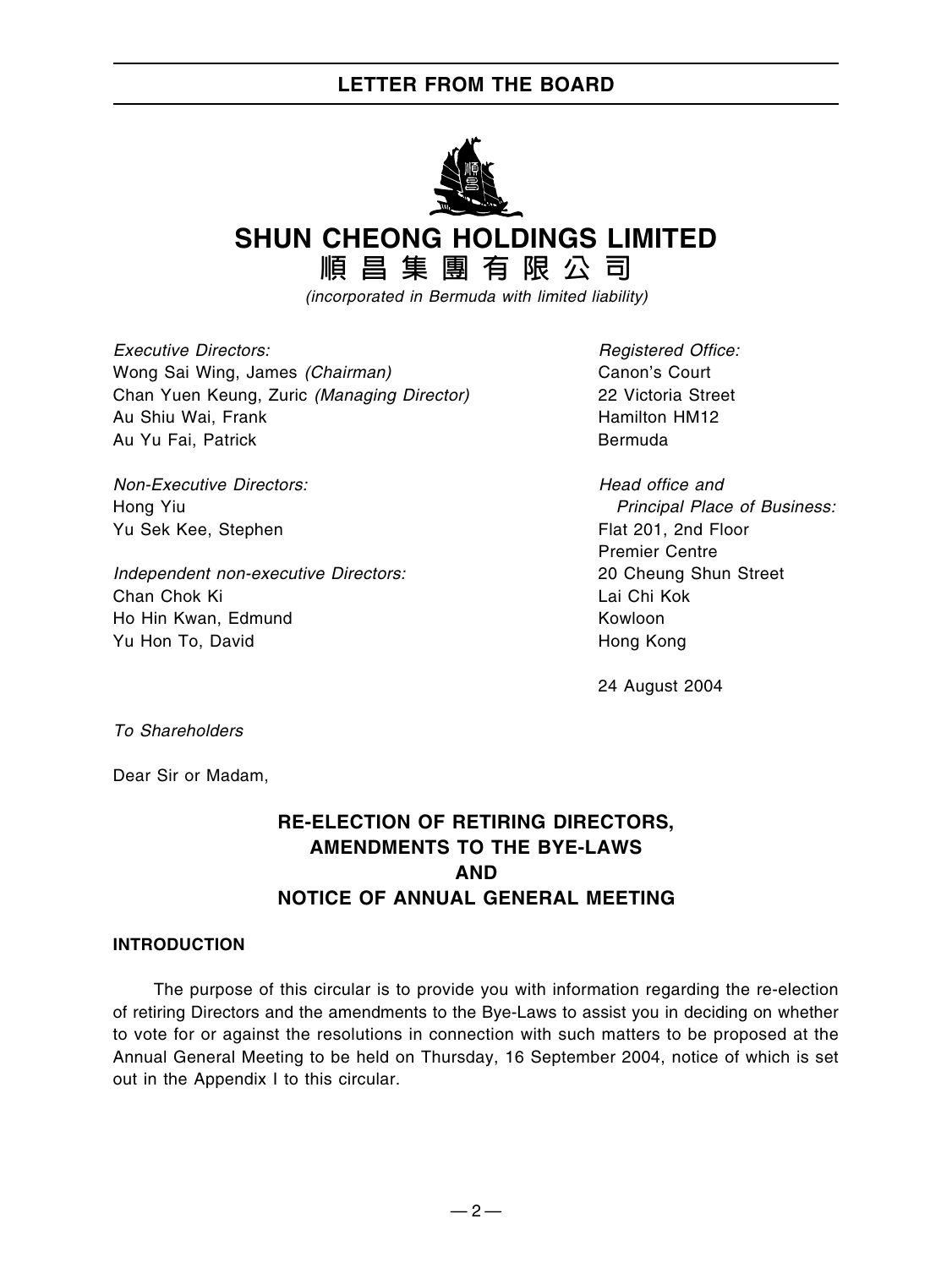## **LETTER FROM THE BOARD**

### **RE-ELECTION OF RETIRING DIRECTORS**

In accordance with the Bye-Laws, Messer. Au Yu Fai, Patrick, Chan Chok Ki, Hong Yiu and Yu Hon To, David shall retire from office at the Annual General Meeting and, being eligible, offer themselves for re-election. Details of such Directors are set out in Appendix II to this circular.

### **AMENDMENTS TO THE BYE-LAWS**

Amendments to the Listing Rules came into effect on 31 March 2004 which include, among other things, amendments to Appendix 3 of the Listing Rules. Appendix 3 of the Listing Rules sets out the provisions with which a listed company's constitutional documents must comply. As announced by the Stock Exchange on 30 January 2004, all companies listed on the Stock Exchange are required to amend their constitutional documents to ensure compliance with the amended provisions of Appendix 3 of the Listing Rules at the earliest opportunity and in any event no later than the conclusion of their next annual general meeting. Accordingly, a special resolution will be proposed at the Annual General Meeting to approve the necessary amendments to the Company's Bye-Laws as set out in item 4 of the notice of the Annual General Meeting. The proposed amendments also include corresponding modifications and update certain definitions of the Bye-Laws to be in line with the Listing Rules and the SFO.

In short, the proposed amendments are to the effect that:

- 1. The minimum seven-day period for lodgment by a shareholder of the notice to nominate a director shall commence no earlier than the day after the despatch of the notice of the general meeting appointed for such election and end no later than seven days before the date of such general meeting. Accordingly, Bye-Law 103 is proposed to be amended to conform with this requirement.
- 2. Subject to certain exceptions, a director shall abstain from voting on any resolution at the board meeting on any matter in which he or any of his associates has a material interest and such director is not to be counted towards the quorum of the relevant resolution of the board meeting. To reflect these requirements, Bye-Law 98(H) is proposed to be amended and a new definition of "associate" is proposed to be inserted under Bye-Law 1(A).
- 3. Where any shareholder is, under the Listing Rules, required to abstain from voting on any particular resolution or restricted to voting only for or only against any particular resolution, any votes cast by or on behalf of such shareholder in contravention of such requirement or restriction shall not be counted. Accordingly, a new Bye-Law 76A is proposed to be inserted to conform with this requirement.
- 4. The Securities (Clearing House) Ordinance has been repealed upon the commencement of SFO on 1 April 2003. The definition of "clearing house" is proposed to be amended to refer to the SFO.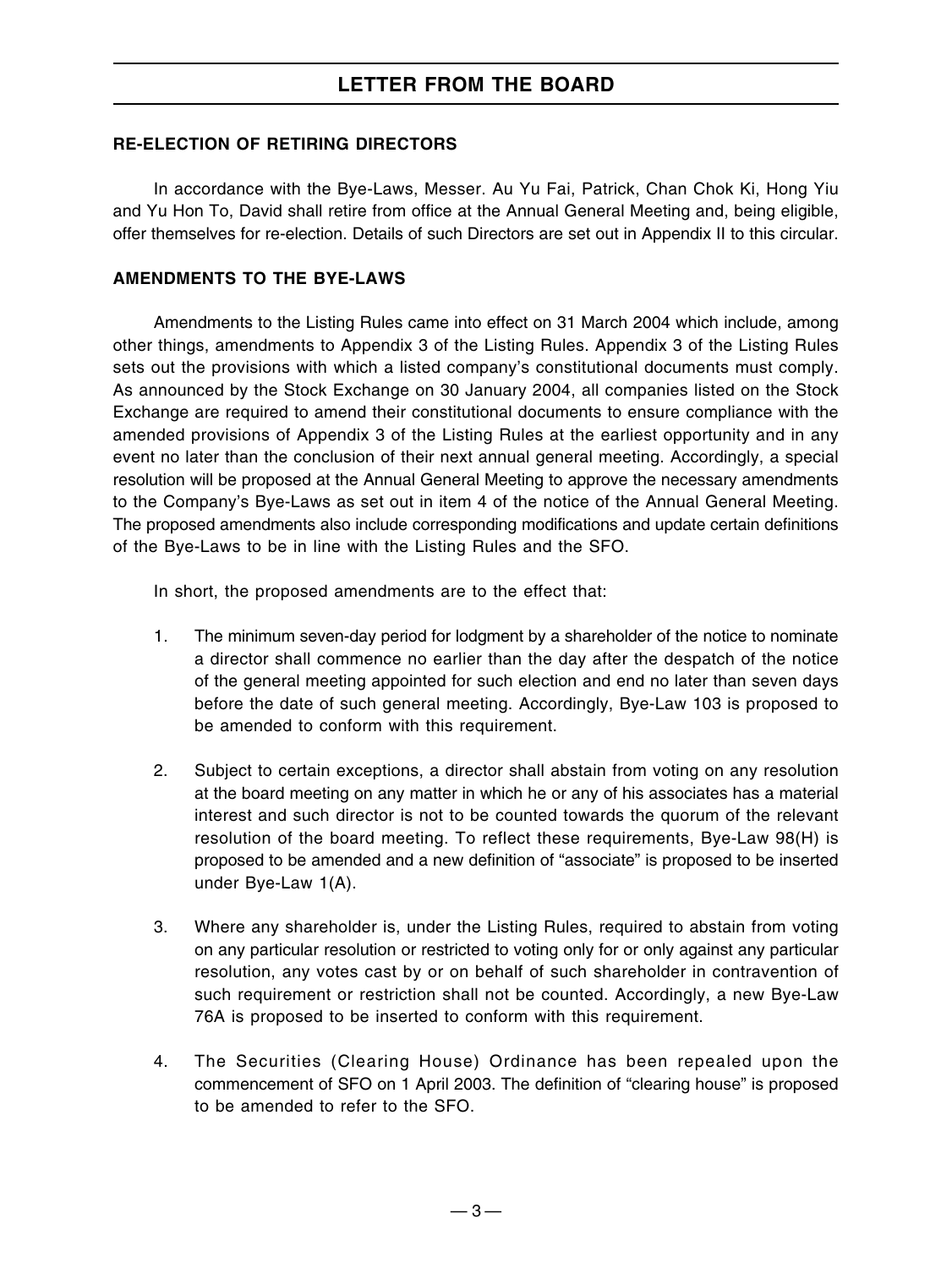## **LETTER FROM THE BOARD**

### **ANNUAL GENERAL MEETING**

A notice dated 24 August 2004 convening the Annual General Meeting, which contains, inter alia, an ordinary resolution to re-elect retiring Directors and a special resolution to approve the amendments to the Bye-Laws, is set out in the Appendix I to this circular.

A form of proxy for use at the Annual General Meeting is enclosed with this circular. Whether or not you are able to attend the Annual General Meeting, you are requested to complete the form of proxy in accordance with the instructions printed thereon and return the same to the Company's share registrar in Hong Kong, Computershare Hong Kong Investor Services Limited, at Rooms 1712-16, 17th Floor, Hopewell Centre, 183 Queen's Road East, Hong Kong as soon as possible and in any event not less than 48 hours before the time appointed for holding the meeting or any adjournment thereof. Completion and return of the form of proxy will not preclude you from subsequently attending and voting in person at the meeting or any adjournment of the meeting should you so wish.

The Company is not aware of any shareholder who is required to abstain from voting on any particular resolution at the Annual General Meeting.

### **RIGHT TO DEMAND A POLL**

Pursuant to Bye-Law 70, a resolution put to the vote of a general meeting shall be decided on a show of hands unless (before or on the declaration of the result of the show of hands or on the withdrawal of any other demand for a poll) a poll is demanded by:

- (a) the chairman of such meeting; or
- (b) at least three Shareholders present in person or by a duly authorised corporate representative or by proxy for the time being entitled to vote at the meeting; or
- (c) any Shareholder or Shareholders present in person or by a duly authorised corporate representative or by proxy and representing not less than one-tenth of the total voting rights of all Shareholders having the right to vote at the meeting; or
- (d) any Shareholder or Shareholders present in person or by a duly authorised corporate representative or by proxy and holding shares in the Company conferring a right to vote at the meeting being shares on which an aggregate sum has been paid up equal to not less than one-tenth of the total sum paid up on all shares conferring that right.

A demand by a person as proxy for a Shareholder or by a duly authorised corporate representative shall be deemed to be the same as a demand by a Shareholder.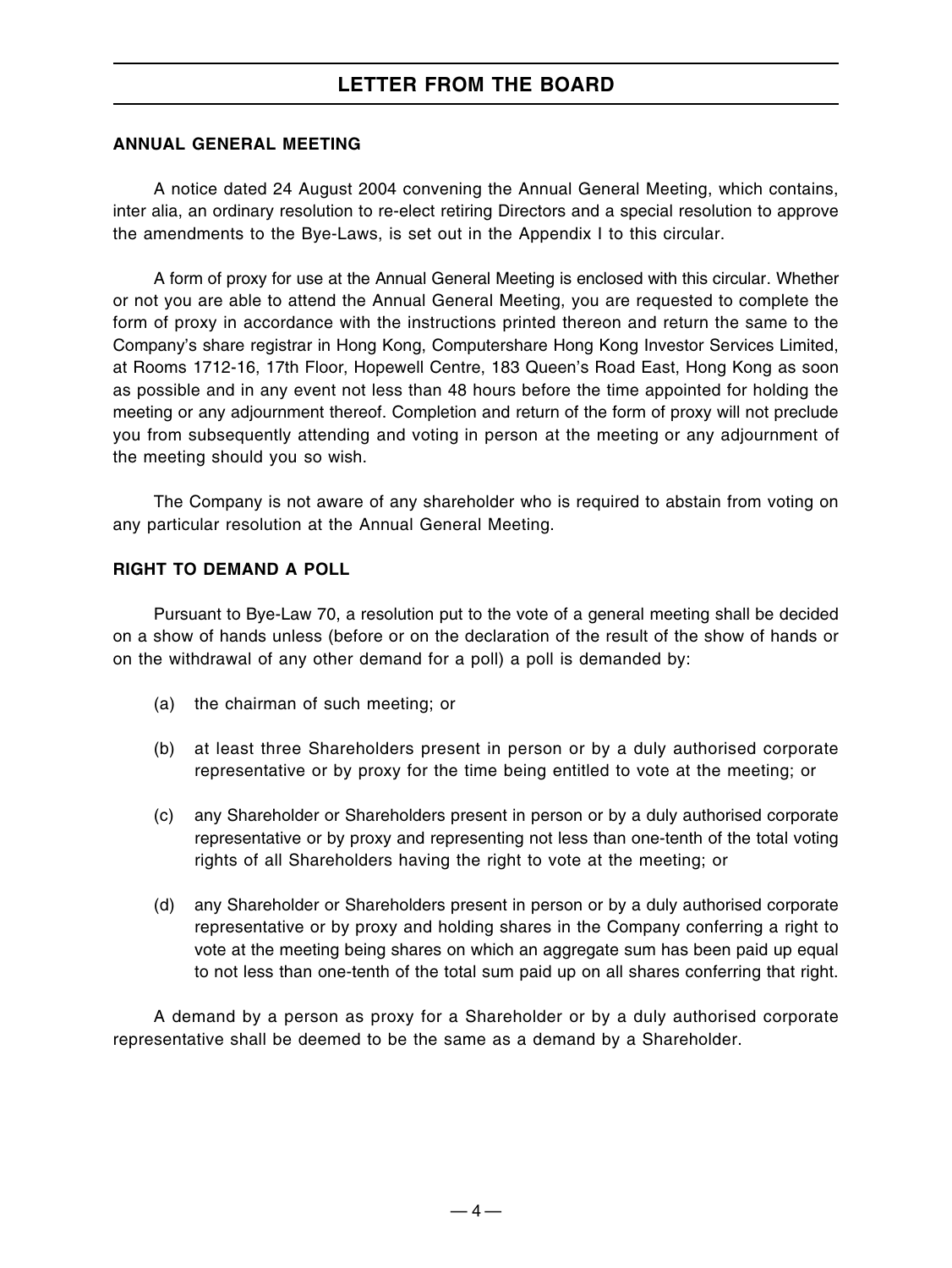## **RECOMMENDATION**

The Directors believe that the proposals for the re-election of retiring Directors and the amendments to the Bye-Laws are in the best interests of the Company and its Shareholders as a whole. Accordingly, the Directors recommend that you should vote in favour of all the resolutions to be proposed at the Annual General Meeting.

> Yours faithfully, For and on behalf of the Board **Shun Cheong Holdings Limited James Sai-Wing Wong** Chairman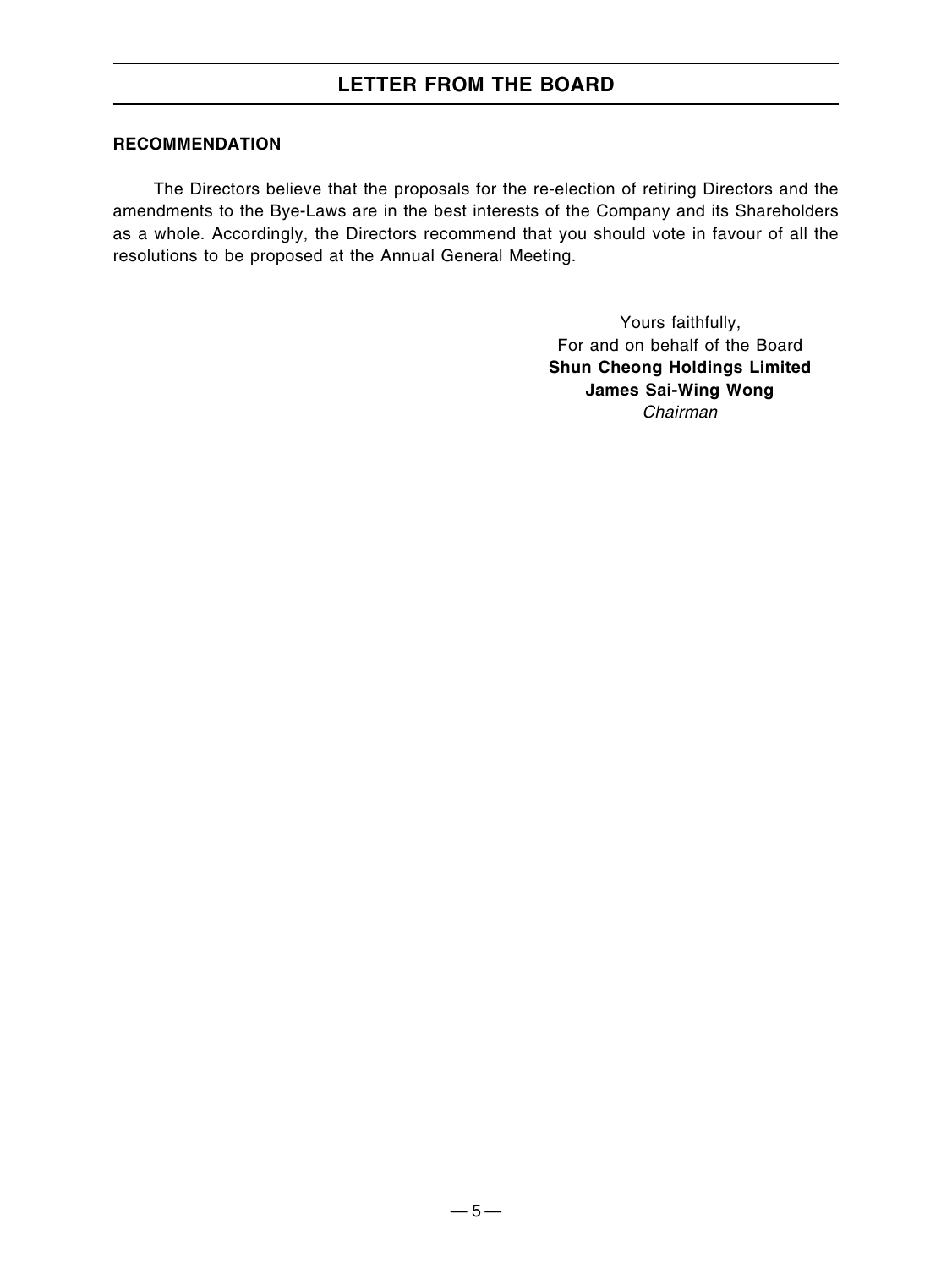

**SHUN CHEONG HOLDINGS LIMITED**

**順昌集團有限公司**

(incorporated in Bermuda with limited liability)

**NOTICE IS HEREBY GIVEN** that the Annual General Meeting (the "Meeting") of Shun Cheong Holdings Limited (the "Company") will be held in Fung Shui Room, 6th Floor, The Macro Polo Hong Kong Hotel, Harbour City, Kowloon, Hong Kong on Thursday, 16 September 2004, at 11:00 a.m. for the following purposes:

- 1. To receive and consider the audited Consolidated Financial Statements and Reports of the Directors and the Auditors for the year ended 31 March 2004.
- 2. To re-elect the retiring directors and to authorise the board of directors to fix the directors' remuneration.
- 3. To re-appoint auditors and to authorise the board of directors to fix their remuneration.
- 4. To consider as special business and, if thought fit, pass with or without amendments, the following resolution as a Special Resolution of the Company:

"**THAT**, the Bye-Laws of the Company be amended as follows:

- (a) By deleting the existing definitions of "associates" and "Clearing House" in Bye-Law 1(A) and substituting therefor the following new definitions:
	- ""associate(s)" shall have the meaning attributed to it in the Listing Rules;" and
	- ""Clearing House" shall mean a recognised clearing house within the meaning of the Securities and Futures Ordinance (Chapter 571 of the Laws of Hong Kong) or a clearing house or authorised shares depository recognised by the laws of the jurisdiction in which the shares of the Company are listed or quoted on a stock exchange in such jurisdiction;"
- (b) By adding the following new definition of "Listing Rules" in Bye-Law 1(A) in appropriate alphabetical order:
	- ""Listing Rules" shall mean the Rules Governing the Listing of Securities on The Stock Exchange of Hong Kong Limited (as may be amended from time to time);"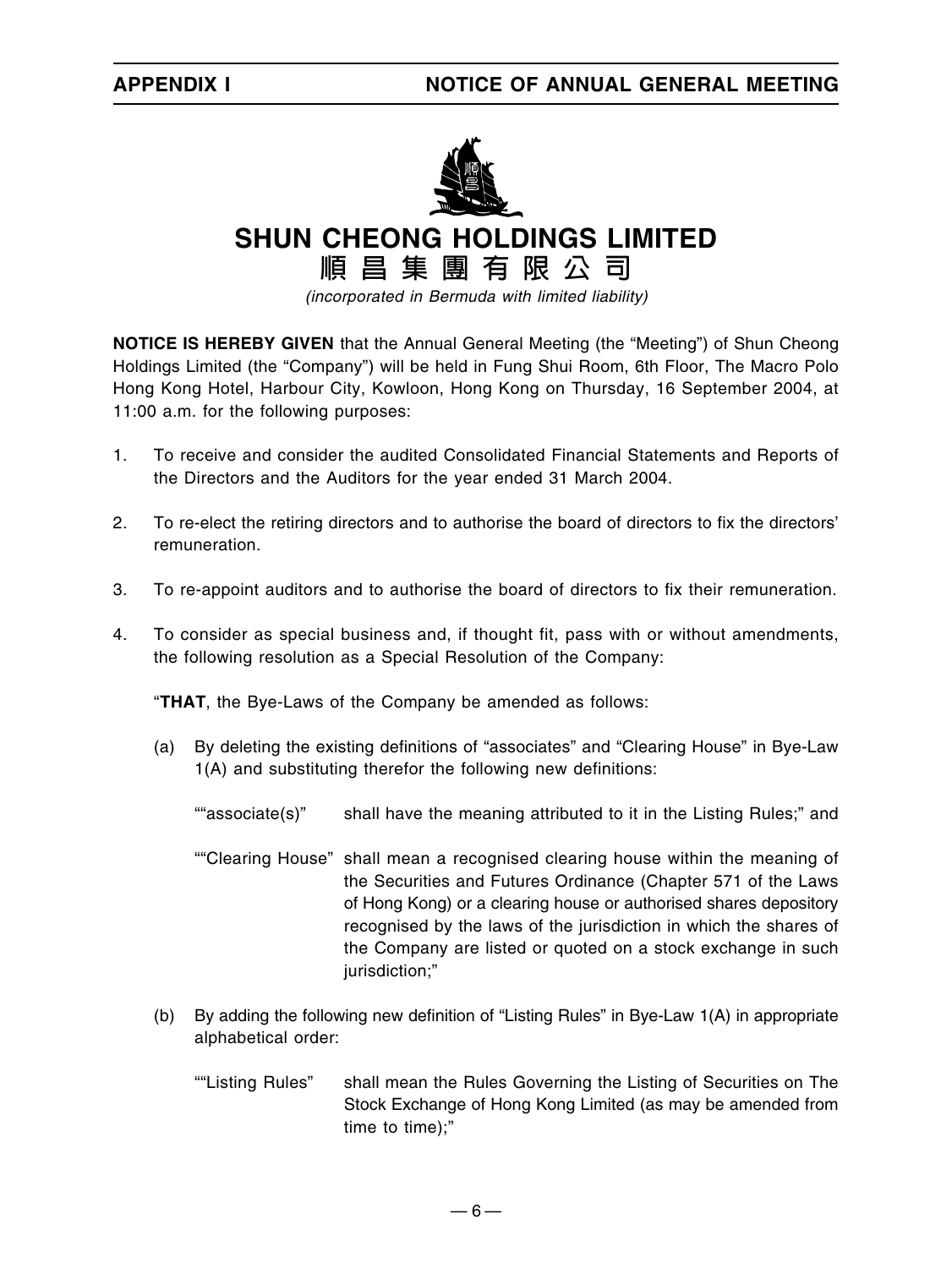- (c) By inserting the following new Bye-Law 76A after the existing Bye-Law 76:
	- "76A. Where any member is, under the Listing Rules, required to abstain from voting on any particular resolution or restricted to voting only for or only against any particular resolution, any votes cast by or on behalf of such member in contravention of such requirement or restriction shall not be counted."
- (d) By amending the existing Bye-Law 98(G) as follows:
	- (i) inserting the word "materially" before the word "interested" in the second line;
	- (ii) inserting the words "or who has an associate who is materially interested" after the word "interested" in the second line;
	- (iii) deleting the word "his" after the words "nature of" in the fifth line and substituting therefor the words "any such";
	- (iv) deleting the word "his" after the words "he knows" in the eighth line and substituting therefor the words "any such";
	- (v) inserting the words "or any of his associates" after the words "(a) he" in the thirteenth line; and
	- (vi) inserting the words "or any of his associates" after the words "with him" in the twenty-first line.
- (e) By deleting the existing Bye-Law 98(H) and substituting therefor the following new Bye-Law 98(H):
	- "(H) A Director shall not vote (nor be counted in the quorum) on any resolution of the Board in respect of any contract, arrangement or proposal in which he or any of his associate(s) has/have a material interest, and if he shall do so his vote shall not be counted (nor shall he be counted in the quorum for that resolution), but this prohibition shall not apply to any of the following matters:
		- (i) the giving of any security or indemnity either:
			- (a) to the Director or his associate(s) in respect of money lent or obligations incurred or undertaken by him or any of them at the request of or for the benefit of the Company or any its subsidiaries; or
			- (b) to a third party in respect of a debt or obligation of the Company or any of its subsidiaries for which the Director or his associate(s) has himself/themselves assumed responsibility in whole or in part and whether alone or jointly under a guarantee or indemnity or by the giving of security;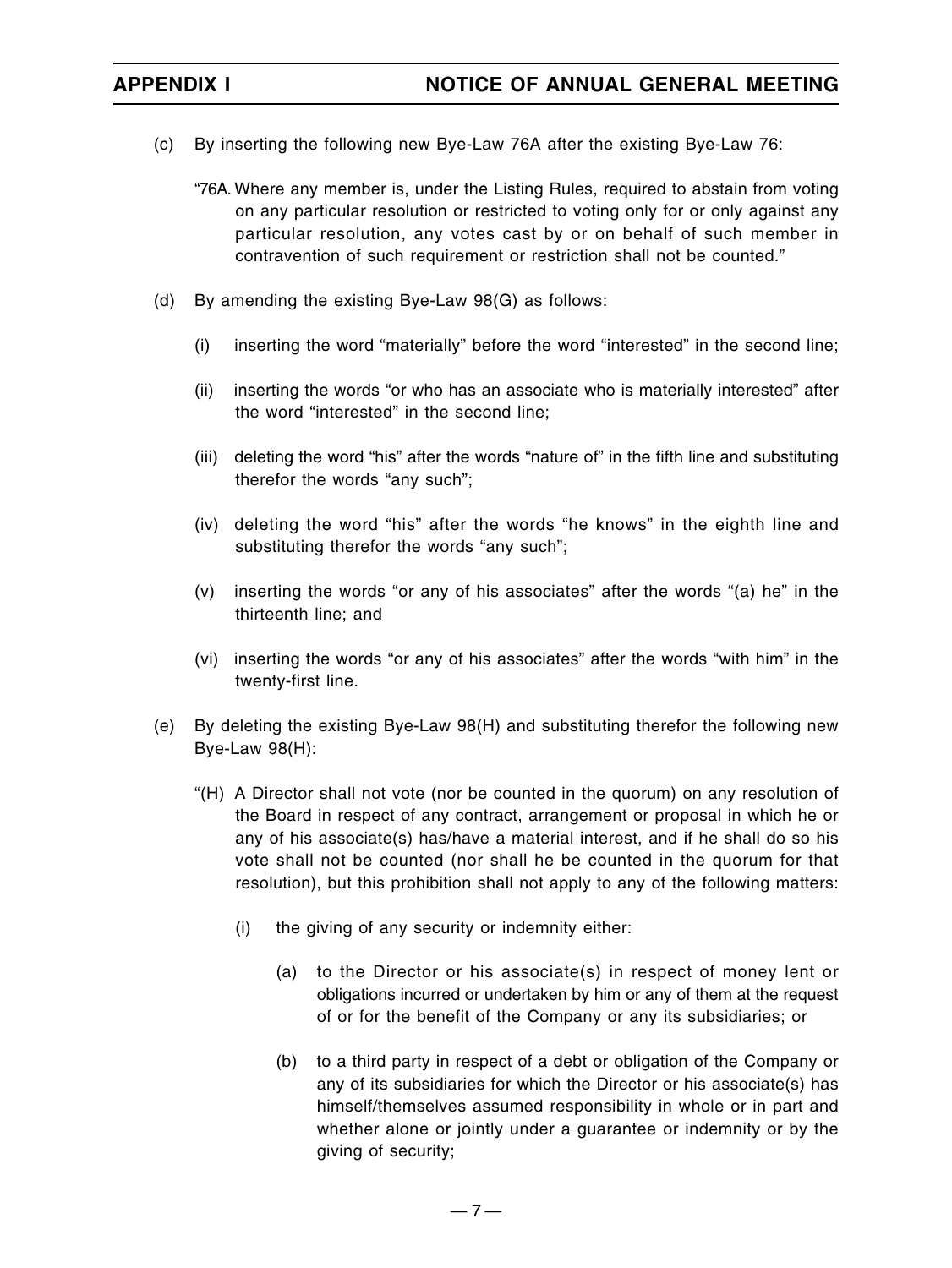- (ii) any contract, arrangement or proposal concerning an offer of shares, debentures or other securities of or by the Company or any other company which the Company may promote or be interested in for subscription or purchase where the Director or his associate(s) is/are or is/are to be interested as a participant in the underwriting or sub-underwriting of the offer;
- (iii) any contract, arrangement or proposal concerning any other company in which the Director or his associate(s) is/are interested only, whether directly or indirectly, as an officer or executive or shareholder or in which the Director or his associate(s) is/are beneficially interested in shares of that company, provided that the Director and any of his associate's beneficial interest in such company is below, in aggregate, 5 per cent. of (a) the issued shares of any class of such company (or of any third company through which his interest or that of his associate(s) is derived) or (b) the voting rights available to the members of such company;
- (iv) any contract, arrangement or proposal concerning the benefit of employees of the Company or any of its subsidiaries including:
	- (a) the adoption, modification or operation of any employees' share scheme or any share incentive or share option scheme under which the Director or his associate(s) may benefit; or
	- (b) the adoption, modification or operation of a pension fund or retirement, death or disability benefits scheme which relates to a Director, his associates and employees of the Company, or any of its subsidiaries and does not provide in respect of any Director, or his associate(s), as such any privilege or advantage not generally accorded to the class of persons to which such scheme of fund relates; and
- (v) any contract, arrangement or proposal in which the Director or his associate(s) is/are interested in the same manner as other holders of shares or debentures or other securities of the Company by virtue only of his/ their interest in shares or debentures or other securities of the Company."
- (f) by amending the existing Bye-Law 98(I) as follows:
	- (i) inserting the words "or any of his associates" after the words "a Director" in the seventeenth line; and
	- (ii) deleting the words "Director's interest" and inserting in their place the words "interest of a Director or any of his associates" in the twentieth line.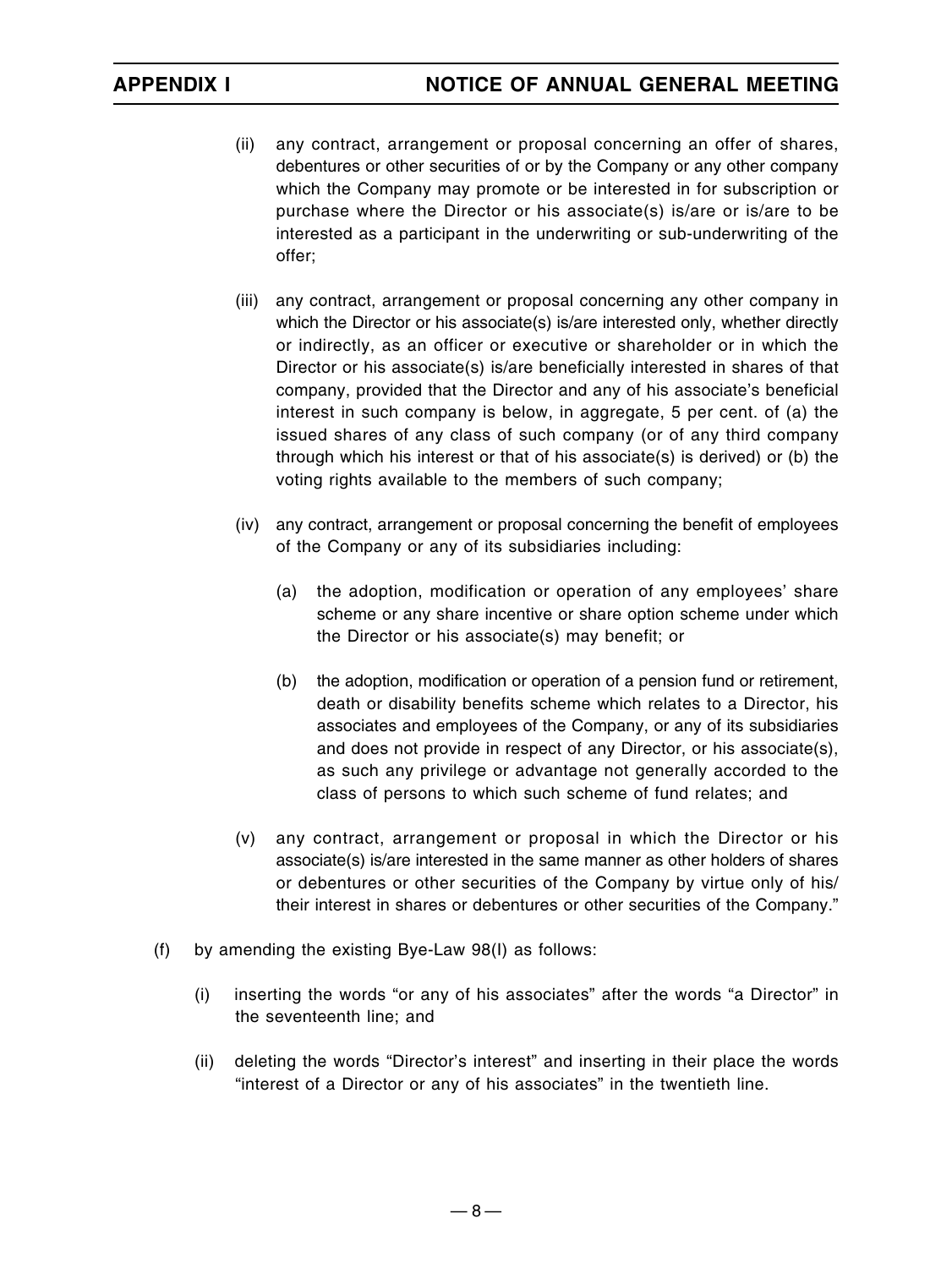- (g) By inserting the words "or any of his associates" after the words "that Director" in the seventh line of the existing Bye-Law 98(J).
- (h) By amending the existing Bye-Law 98(K) as follows:
	- (i) inserting the words "or any of his associates" after the words "the Chairman" in the third line;
	- (ii) inserting the words "or any of his associates" after the words "other Director" in the tenth line;
	- (iii) inserting the words "or any of his associates" after the words "Director" in the thirteenth line;
	- (iv) inserting the words "or any of his associates" after the words "the Chairman" in the sixteenth line; and
	- (v) inserting the words "or any of his associates" after the words "such Chairman" in the twenty-second line.
- (i) By deleting the existing Bye-Law 103 and substituting thereof the following new Bye-Law 103:
	- "103. No person, other than a retiring Director, shall, unless recommended by the Board for election, be eligible for election to the office of Director at any general meeting, unless notice in writing signed by a member (other than the person to be proposed) entitled to attend and vote at such general meeting of his intention to propose such a person for election as a Director and notice in writing signed by the person to be so proposed of his willingness to be elected shall have given to the Company. The nomination period during which such notice may be given will commence on the day after despatch of the notice of the general meeting appointed for such election and will end on the day which is seven days prior to the date of such general meeting, provided always that such nomination period must be at least seven days in duration.""

By Order of the Board **Shun Cheong Holdings Limited Lo Yun Sang** Company Secretary

Hong Kong, 24 August 2004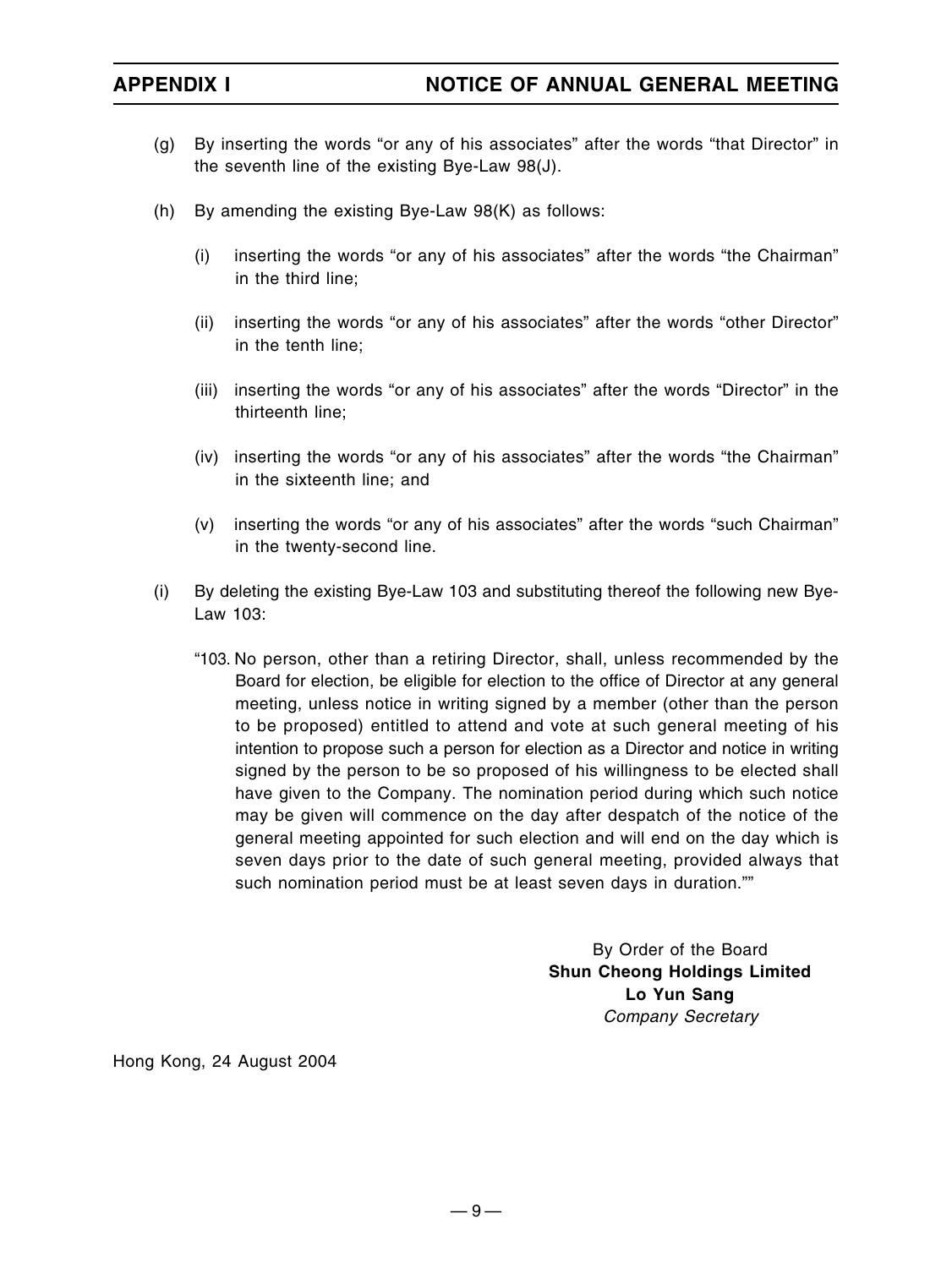Notes:

- (1) A member entitled to attend and vote at the Meeting is entitled to appoint one or more than one proxy to attend and, subject to the provisions of the Bye-Laws of the Company, vote in his stead. A proxy need not be a member of the Company.
- (2) A member being a corporation, in addition to any letter of authorisation from a recognised clearing house (if applicable), may by resolution of its directors authorise such person, as it deems appropriate, to act as its representative (the "corporate representative") to attend and vote on its behalf and for the number of shares it represents. Any member wishing to appoint such corporate representative for the purposes of the Meeting are required to produce and lodge with the Company's share registrar in Hong Kong, Computershare Hong Kong Investor Services Limited at Rooms 1712-16, 17th Floor, Hopewell Centre, 183 Queen's Road East, Hong Kong duly certified true copies of the resolution of the board of directors of the member authorising the appointment of the corporate representative not less than 48 hours before the time for holding the Meeting or any adjourned Meeting at which the corporate representative named in such resolution proposes to vote.
- (3) A form of proxy for use for the aforesaid purpose will be delivered forthwith together with a copy of this original notice to the registered address of the members entitled to vote at the Meeting. In order to be valid, the said form of proxy, together with a power of attorney or other authority, if any, under which it is signed or a notarially certified copy of that power of attorney or authority, must be lodged with the Company's share registrar in Hong Kong, Computershare Hong Kong Investor Services Limited at Rooms 1712-16, 17th Floor, Hopewell Centre, 183 Queen's Road East, Hong Kong not less than 48 hours before the time for holding the Meeting or any adjourned Meeting at which the person named in such instrument proposes to vote.
- (4) Whether or not you propose to attend the Meeting in person, you are strongly urged to complete and return the said form of proxy in accordance with the instructions printed thereon. Completion and return of such form of proxy will not preclude you from attending the Meeting and voting in person if you so wish (in which case any appointment of proxy for the purpose of the Meeting will be automatically revoked).
- (5) For joint registered holders of any share attending the Meeting on the same occasion, the vote of the holder whose name stands first on the register who tenders a vote, whether in person or by proxy, shall be accepted to the exclusion of the votes of the other joint holders.
- (6) The translation into Chinese Language of resolution no. 4 is for reference only. In case of any inconsistency the English version shall prevail.
- (7) As at the date hereof, the directors of the Company comprises of nine directors, of whom four and executive directors, namely Dr. Wong Sai Wing, James, Mr. Chan Yuen Keung, Zuric, Mr. Au Shiu Wai, Frank and Mr. Au Yu Fai, Patrick; two are non-executive directors, namely Mr. Yu Sek Kee, Stephen and Mr. Hong Yiu; and three are independent non-executive directors, namely Dr. Chan Chok Ki, Mr. Ho Hin Kwan, Edmund and Mr. Yu Hon To, David.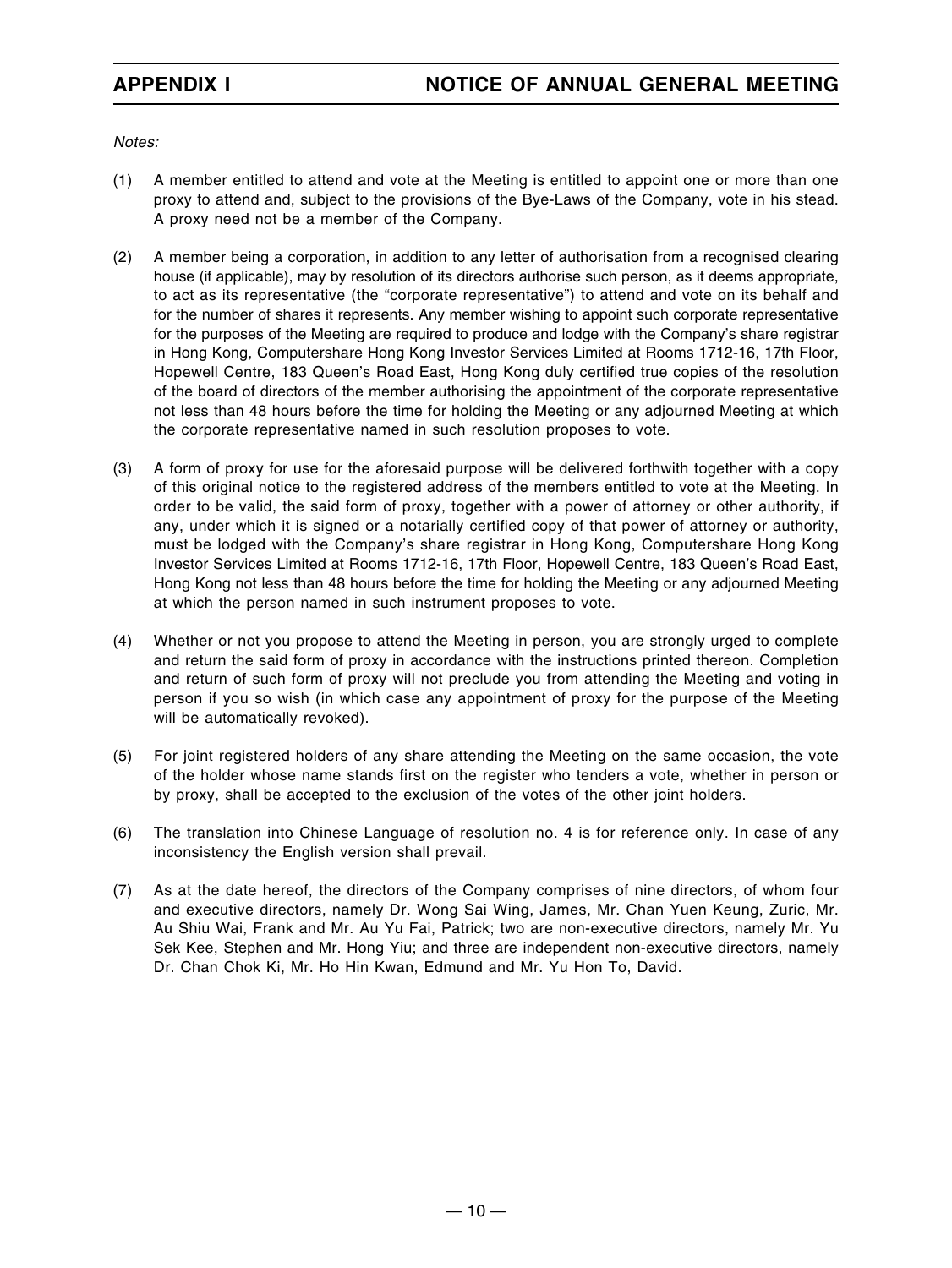In accordance with the Bye-Laws, the following Directors shall retire from office at the Annual General Meeting and, being eligible, offer themselves for re-election.

### **Mr. AU Yu Fai, Patrick**

Aged 45, was appointed as a director of the Company on 8 March 2004. Mr. Au joined the Group in 1996. He was previously a project director with an international building services consultancy firm and has over 21 years of experience in the building services industry. He holds a bachelor's degree in Electrical Engineering from McGill University, Montreal, Canada. Mr. Au is the son of Mr. Au Shiu Wai, Frank, a Director. He did not hold any directorship in other listed companies in the last three years.

At the Latest Practicable Date, Mr. Au had a personal interest in 354,000 Shares within the meaning of Part XV of the SFO, representing approximately 0.1 per cent. of the issued share capital of the Company. He is also the general manager of the Group and the directors of thirty four subsidiaries of the Company. Save as disclosed and other than his capacity as a Director, he does not have any business relationship with any directors, senior management or substantial or controlling shareholders of the Company.

Mr. Au has an employment contract with a subsidiary of the Company as senior executive. The employment contract is without a fixed period of employment and shall continue until terminated by either party by giving one-month prior written notice to the other party. Pursuant to the terms of the employment contract, Mr. Au is entitled to a monthly salary of HK\$75,000 and a double pay payment equivalent to one month's salary at the end of the Chinese Calendar Year. He is also entitled to a discretionary bonus determined by reference to his performance. Mr. Au's remuneration is determined with reference to his experience and duties as well as the prevailing market conditions.

### **Mr. HONG Yiu**

Aged 42, was appointed as a director of the Company in 2002. Mr. Hong graduated from "廣東廣播電視大學" (Guangdong Radio & TV University) in 1986. During 1986 to 1990, he was the business manager of a Hong Kong subsidiary of the Ministry of Mechanical and Electronics Industries of the Peoples' Republic of China. Since then he has been the managing director of "凱達集團" (Kaita Corporation), a company principally engaged in the trading, distribution and manufacturing of industrial products in Zhuhai and Guangzhou. Mr. Hong has over 17 years of experience in the distribution of industrial products as well as investment. He is currently the vice-president of "香港青年聯會" (Hong Kong Youth Association). He is also a committee member of "中華全國青年聯合會" (National Youth Association of China) and "廣東省青年聯合 會" (Youth Association of Guangdong Province). He did not hold any directorships in other listed companies in the last three years.

At the Latest Practicable Date, Mr. Hong had a personal interest in 27,200,000 Shares within the meaning of Part XV of the SFO, representing approximately 5.9 per cent. of the issue share capital of the Company. Other than his capacity as a Director, he does not have any business relationship with any directors, senior management or substantial or controlling shareholders of the Company.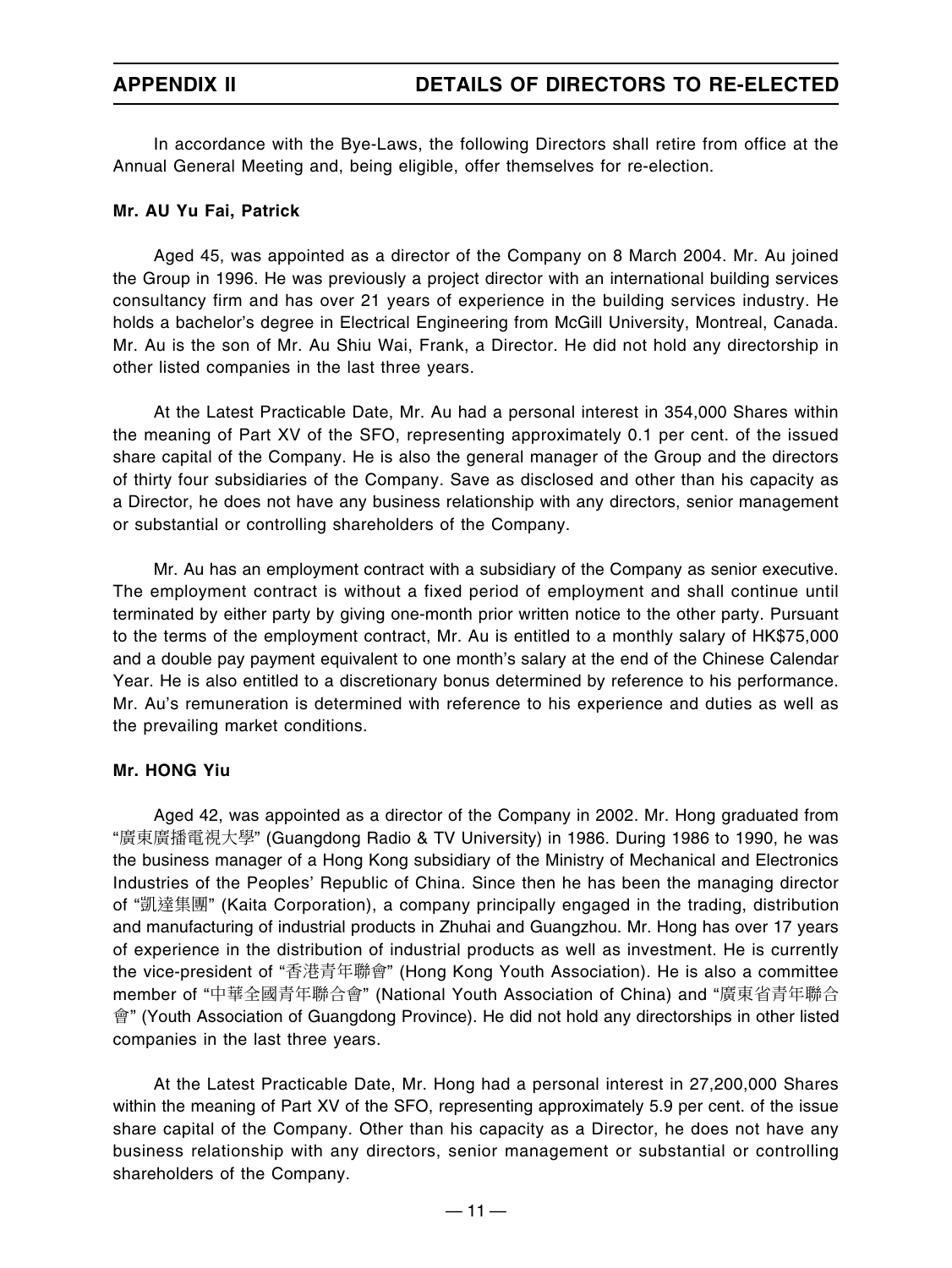No service contract has been signed between the Company and Mr. Hong. He was not appointed for specific term but is subject to retirement by rotation and re-election at the Company's annual general meeting in accordance with the Bye-Laws. No remuneration will be paid by the Company to Mr. Hong in accordance with the Company's remuneration policy adopted for non-executive director.

## **Dr. CHAN Chok Ki**

Aged 49, was appointed as an independent non-executive director of the Company on 1 August 2002. Dr. Chan is the founder and the Chief Executive Officer of TeleEye Holdings Limited, a company listed on the Stock Exchange, Growth Enterprise Market. Dr. Chan is a research veteran in the field of digital signal processing and image compression technology. He has taught at the City University of Hong Kong ("City University") since 1985 and is presently an Adjunct Professor of the Department of Computer Engineering and Information Technology at the City University. Dr. Chan obtained both his Bachelor and Master degrees of Science in Electrical Engineering from the University of California, Los Angeles, USA. He received his Ph.D degree in Electronics from the Chinese University of Hong Kong.

As at the Latest Practicable Date, Dr. Chan did not have any interests in Shares within the meaning of Part XV of the SFO. Other than his capacity as a Director, he does not have any business relationship with any directors, senior management or substantial or controlling shareholders of the Company.

No service contract has been signed between the Company and Dr. Chan. He was not appointed for a specific term but is subject to retirement by rotation and re-election at the Company's annual general meeting in accordance with the Bye-Laws. Dr. Chan is entitled to a monthly director's fee of HK\$10,000 which is based on the Company's remuneration policy adopted for independent non-executive directors of the Company.

### **Dr. YU Hon To, David**

Aged 56, was appointed as an independent non-executive director of the Company on 26 March 2004. Mr. Yu is a founder and director of Management Capital Limited, which specializes in direct investment and financial advisory activities. He is currently an independent non-executive director of Great China Holdings Limited, Guangzhou Shipyard International Company Limited, Ming Pao Enterprise Corporation Limited, Playmates Holdings Limited, BALtrans Holdings Limited and Shimao China Holdings Limited, whose shares are listed on the Stock Exchange, and Zindart Limited, whose shares are listed on the NASDAQ. He was also an independent non-executive director of Carry Wealth Holdings Limited, a company listed on Stock Exchange, during the period from February 2000 to February 2002. He was a partner of an international accounting firm with extensive experience in corporate finance. Mr. Yu is a fellow member of The Institute of Chartered Accountants in England and Wales and an associate member of the Hong Kong Society of Accountants.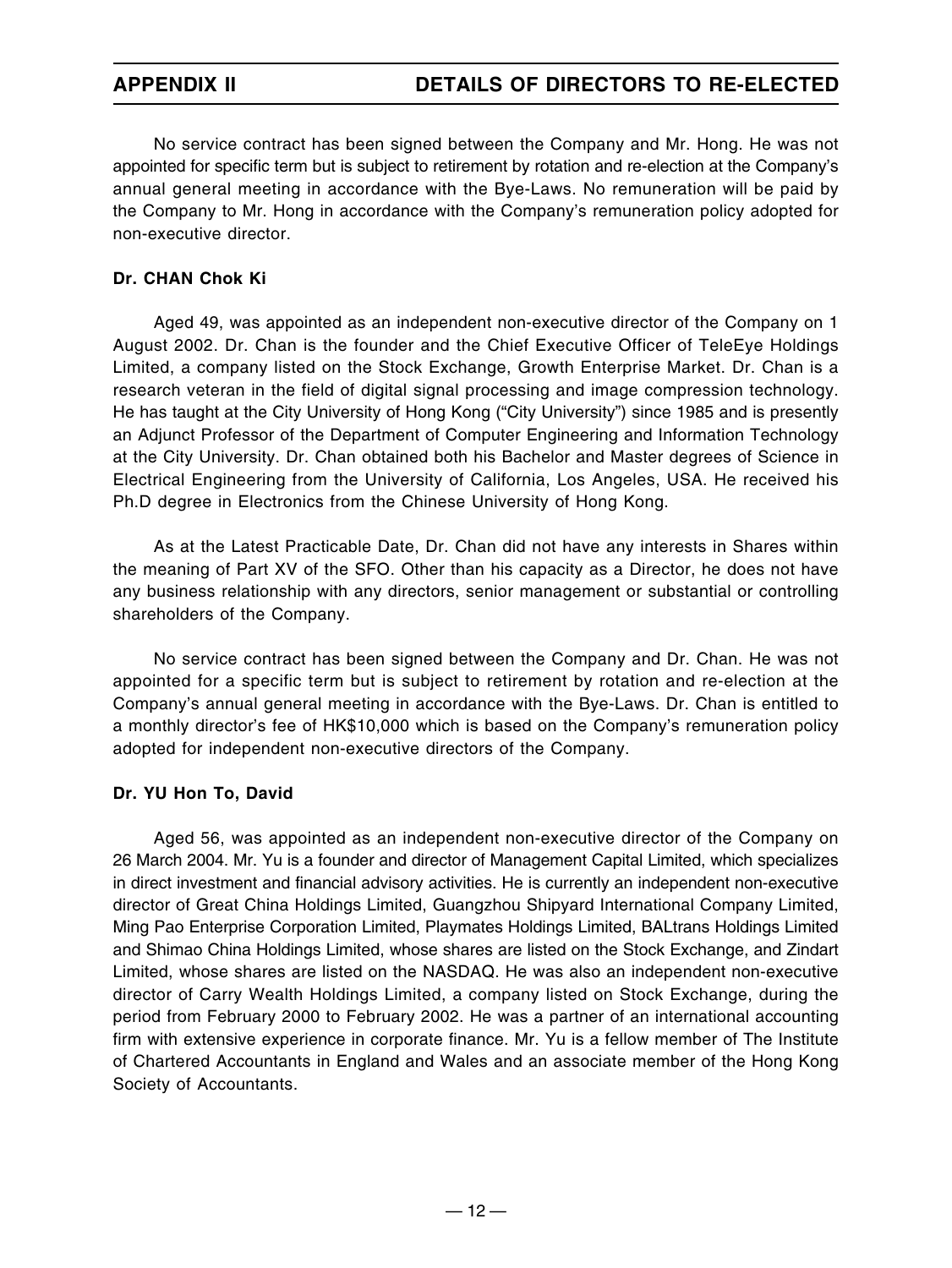## **APPENDIX II DETAILS OF DIRECTORS TO RE-ELECTED**

As at the Latest Practicable Date, Mr. Yu did not have any interests in Shares within the meaning of Part XV of the SFO. Other than his capacity as a Director, he does not have any business relationship with any directors, senior management or substantial or controlling shareholders of the Company.

No service contract has been signed between the Company and Mr. Yu. He was not appointed for a specific term but is subject to retirement by rotation and re-election at the Company's annual general meeting in accordance with the Bye-Laws. Mr. Yu is entitled to a monthly director's fee of HK\$10,000 which is based on the Company's remuneration policy adopted for independent non-executive directors of the Company.